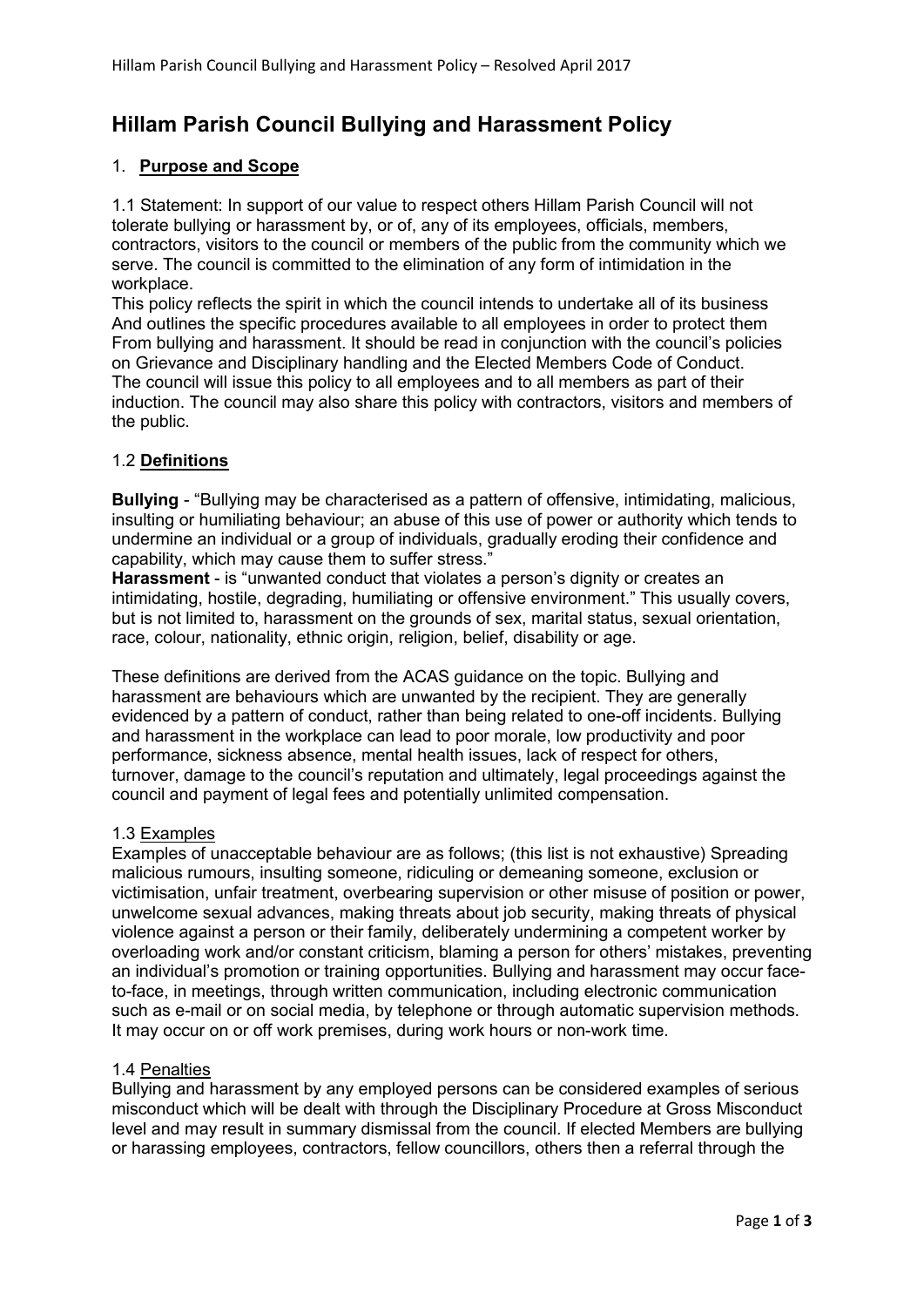Standards process in place at the time reported as a contravention of the Member's Code of Conduct could be an appropriate measure (n.b. the alternative arrangements post-Standards for England in the Localism Act 2011 are yet to be fully determined). If an employee is experiencing bullying or harassment from a third party the council will act reasonably in upholding its duty of care towards its own employees. In extreme cases harassment can constitute a criminal offence and the council should take appropriate legal advice, sometimes available from the council's insurer, if such a matter arises.

#### 1.5 The Legal position

Councils have a duty of care towards all their workers and liability under common law arising out of the Employment Rights Act 1996 and the Health and Safety at Work Act 1974. If an employer fails to act reasonably with regard to this duty of care by allowing bullying or harassment to continue unchallenged an employee may decide to resign and claim "constructive dismissal' at an Employment Tribunal Under the Equality Act 2010 bullying or harassment related to one of the protected characteristics covered by the Act (age, gender, marital status, sexual orientation, race, religion, belief, colour, disability) can be considered unlawful discrimination which could lead to an Employment Tribunal claim for discrimination against the corporate employer, the council and the perpetrator(s) as individual named Respondents. The legal definition of "Third Party Harassment" has been introduced which makes the employer vicariously liable for harassment from other parties such as parishioners, contractors etc and it must take reasonable steps to manage such situations which could include seeking legal redress on behalf of an employee or Member of the council. In addition, the Criminal Justice and Public Order Act 1994 and Protection from Harassment Act 1997 created a criminal offence of harassment with a fine and/or prison sentence as a penalty and a right to damages for the victim. A harasser may be personally liable to pay damages if a victim complains to an Employment Tribunal on the grounds of discrimination. The 1997 Act was originally designed to assist in stalking situations but case law has demonstrated that it can be relevant to employment disputes, for instance; employers can be vicariously liable for harassment received in the workplace, that the conduct is viewed as 'serious', or 'oppressive and unacceptable', that a 'course of conduct' needs to be established but that this can link incidents which are separated by long time periods and that damages for personal injury and distress can be awarded under the Act.

# 2. Process for dealing with complaints of Bullying and Harassment

2.1 Informal approach – Anyone; employee, contractor, member or visitor, who feels he or she is being bullied or harassed should try to resolve the problem informally, in the first instance. It may be sufficient to explain to the person(s) involved in the unwanted behaviour, or an intermediary, that their conduct is unacceptable, offensive or causing discomfort. Anyone concerned about being bullied or harassed is encouraged to maintain a journal or other record of the incidents

#### . 2.2 Formal approach

# 2.2.1

Employees - Where the employee feels unable to resolve the matter informally any complaint about harassment or bullying can be raised confidentially and informally, initially with the Chair of the Staffing Committee or another Councillor if more appropriate. It may be appropriate for the complaint to be put in writing after the initial discussion, as this will enable the formal Grievance Procedure to be invoked. The employee will be expected to provide evidence of the conduct about which s/he is complaining.

2.2.2

Others - Any other party to the council, other than an employee, who feels he or she is being